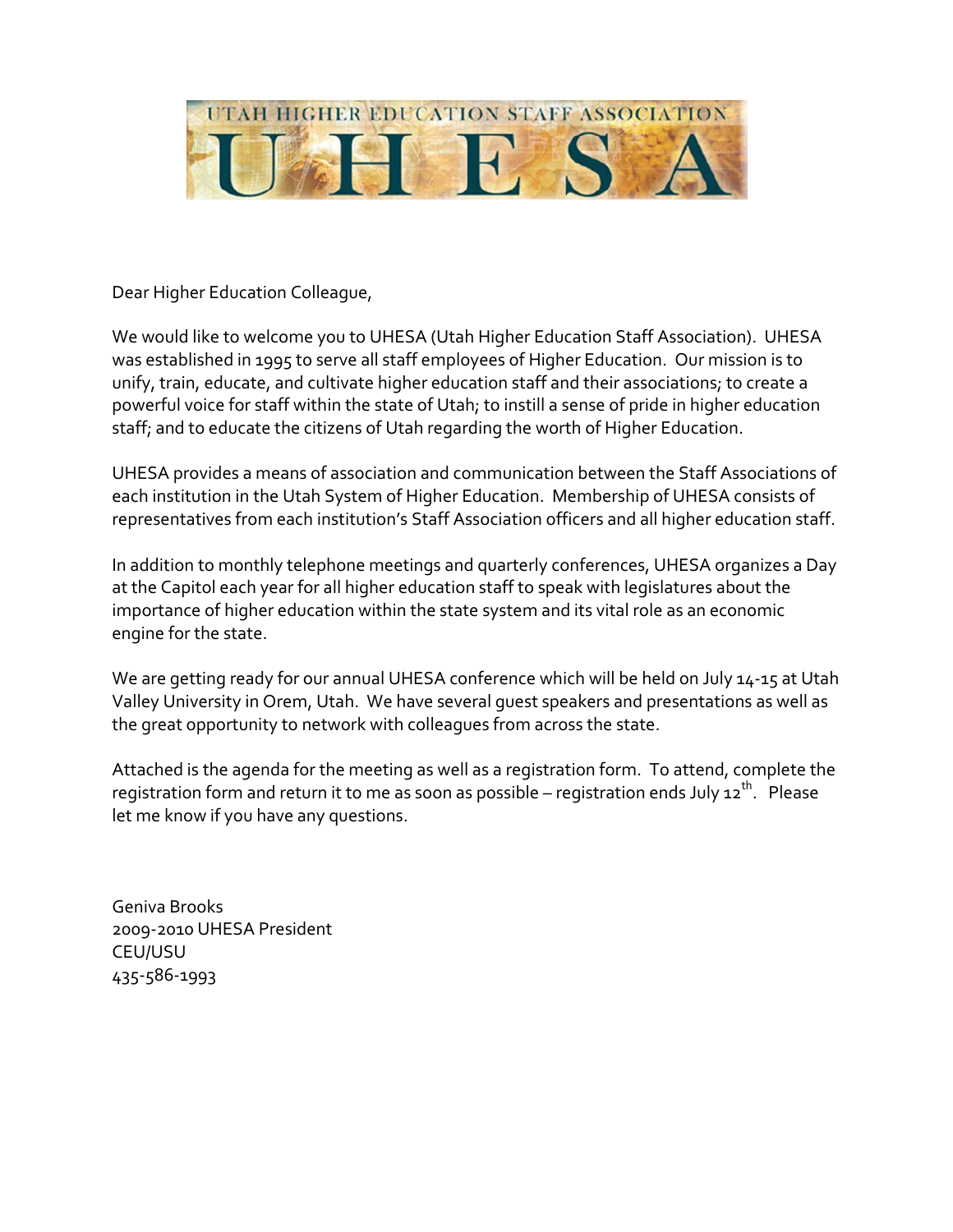

# **UHESA Annual Conference – July 15 & 16, 2010 Utah Valley University**

# **Thursday, July 15 – Student Government**

#### **Conference Room – SC105 (Sorensen Student Center)**

- 9:00 a.m. Welcome / Continental Breakfast Introduction of new members "Getting to Know You" Association Business, Part I
- 11:15 a.m. Guest Speaker: Carson Howell, Governor's Office of Planning and Budget for Higher Education
- 12:00 p.m. Lunch
- 12:45 p.m. Association Business, Part II Nominations for 2010‐2011 Board
- 4:30 p.m. Adjourn / Free Time (Lodging Check‐in for those staying just one night)

#### **Friday, July 16 – Student Government Conference Room – SC105 (Sorensen Student Center)**

- 9:00 a.m. Welcome / Continental Breakfast
- 9:30 a.m. Guest Speaker: Cameron Martin, Associate Commissioner for Administration and Planning, Utah System of Higher Education
- 10:30 a.m. Presentation: Clint Moser *"Enhancing the Role of Your Staff Association in the Shared Governance of Your Institution "*
- 12:00 p.m. Lunch Association Business, Part III 2010‐2011 Meeting Schedule Elections – New Board Announced

12:30 p.m. Adjourn / Travel Safely

## **Lodging**

You are on your own for lodging needs. A block of rooms has been reserved for the UHESA conference at the Hampton Inn & Suites (across the street from UVU ‐ 851 W 1250 S, Orem, UT 84058).

The rooms are King Study's at the UVU rate of \$79 are being held until July 6. The study's have a sofa in addition to the bed. If you need accommodation, please contact Sarah Wixom at the Hampton Inn & Suites directly (801‐426‐8500) and tell her you are with the UVU conference for July 15.

### **Directions and Parking:**

*Hampton Inn& Suites:* Take I‐15 and get off at exit 269, University Parkway exit. Proceed east from the off‐ramp. Turn right (south) on Sand Hill Road, then right again (west) on 1250 South. The Hampton Inn is located at the end of the road.

*University:* Take I‐15 and get off on exit 269, University Parkway exit. Take the first left at the light which brings you on to campus. Follow the map from this point. We will be meeting in the Student Center (No. 7 on the map,

http://www.uvu.edu/visitors/visit/find/pdfs/UVUm ap\_FNL\_Update\_Traffic\_Mckay\_optimized.pdf). Validated parking will be available in Lot L. We will provide validations. A visitor hang tag allowing you to park anywhere on campus will also be available if there is no parking in Lot L. Parking may be difficult as there is another conference on campus that day. A parking map of campus can be found at:

http://www.uvu.edu/parking/permits/maps.html.

Questions: Contact Mark Wiesenberg at UVU – 801‐863‐6076